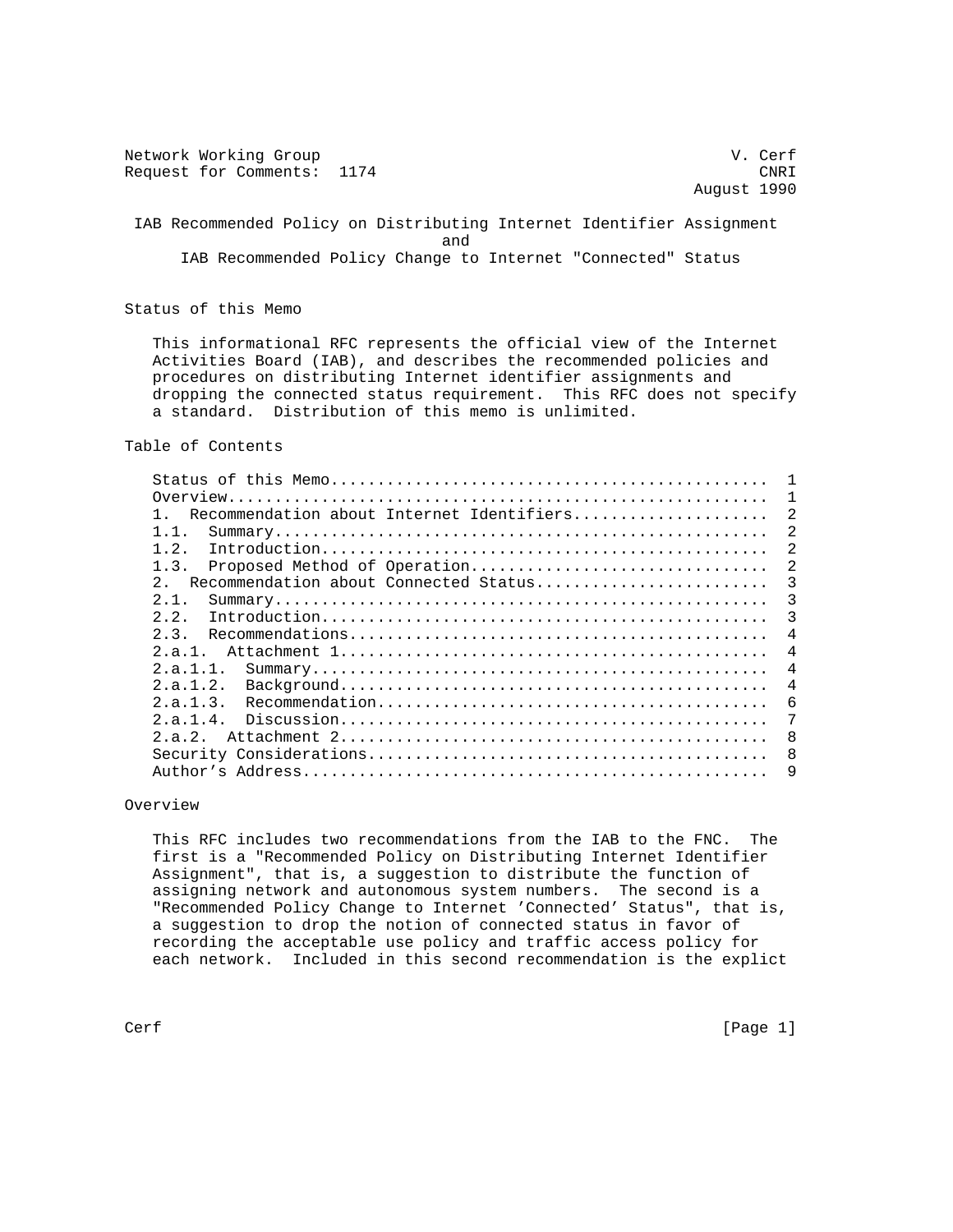suggestion that any registered network may be entered into the DNS database without regard to connected status.

1. Recommendation about Internet Identifiers

 To: Chairman, Federal Networking Council From: Chairman, Internet Activities Board CC: IAB, IESG Subject: Recommended Policy on Distributing Internet Identifier Assignment

1.1. Summary

 This document recommends procedures for distributing assignment of Internet identifiers (network and autonomous system numbers).

1.2. Introduction

 Throughout its entire history, the Internet system has employed a central Internet Assigned Numbers Authority (IANA) for the allocation and assignment of various numeric identifiers needed for the operation of the Internet. The IANA function is performed by USC Information Sciences Institute. The IANA has the discretionary authority to delegate portions of this responsibility and, with respect to numeric network and autonomous system identifiers, has lodged this responsibility with an Internet Registry (IR). This function is performed by SRI International at its Network Information Center (DDN-NIC).

 With the rapid escalation of the number of networks in the Internet and its concurrent internationalization, it is timely to consider further delegation of assignment and registration authority on an international basis. It is also essential to take into consideration that such identifiers, particularly network identifiers of class A and B type, will become an increasingly scarce commodity whose allocation must be handled with thoughtful care.

### 1.3. Proposed Method of Operation

It is proposed to retain the centralized IANA and IR functions.

 The IR would continue to be the principal registry for all network and autonomous system numbers. It would also continue to maintain the list of root Domain Name System servers and a database of registered nets and autonomous systems.

 In addition, however, the IR would also allocate to organizations approved by the Coordinating Committee for Intercontinental Research

Cerf [Page 2]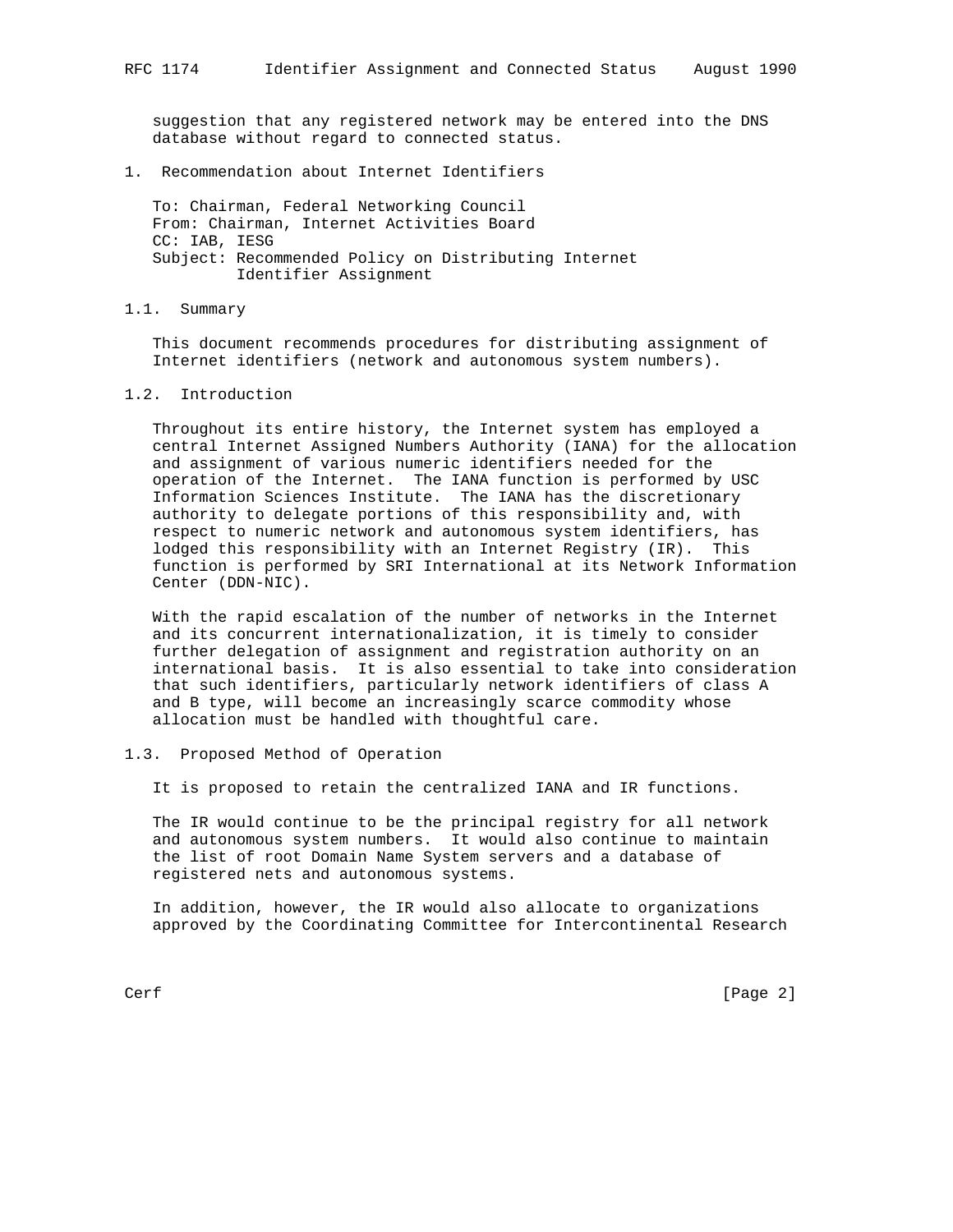Networking (CCIRN) blocks of network and autonomous system numbers, as needed, and delegate to them further assignment authority.

 It is recommended that, at least initially, the IR serve as the default registry in cases where no delegated registration authority has been identified.

 Copies of the aggregate Internet registration database(s) should be maintained by the IR and copies provided to each delegated registry to improve redundancy and access to this information. Updates to the database, however, would still be centralized at the IR with complete copies redistributed by file transfer or other means on a timely basis.

 It is recommended that candidate delegated registries meet with the IANA and IR to review operational procedures and requirements and to produce documentation to be issued as RFCs describing the details of the proposed distributed mode of operation.

 It is recommended that host Domain Name registration continue in its present form which already accommodates distribution of this function.

2. Recommendation about Connected Status

 To: Chairman, Federal Networking Council (FNC) From: Chairman, Internet Activities Board CC: IAB, IESG Subject: Recommended Policy Change to Internet "Connected" Status

#### 2.1. Summary

 This memorandum recommends a change in the current policy for associating "connected" status to a subset of networks which have been assigned an Internet identifier.

# 2.2. Introduction

 In the following, the term Internet Assigned Number Authority (IANA) refers to the organization which has primary authority to allocate and assign numeric identifiers required for operation of the Internet. This function is presently performed by USC Information Sciences Institute. The term Internet Registry (IR) refers to the organization which has the responsibility for gathering and registering information about networks to which identifiers (network numbers, autonomous system numbers) have been assigned by the IR. At present, SRI International serves as the IR.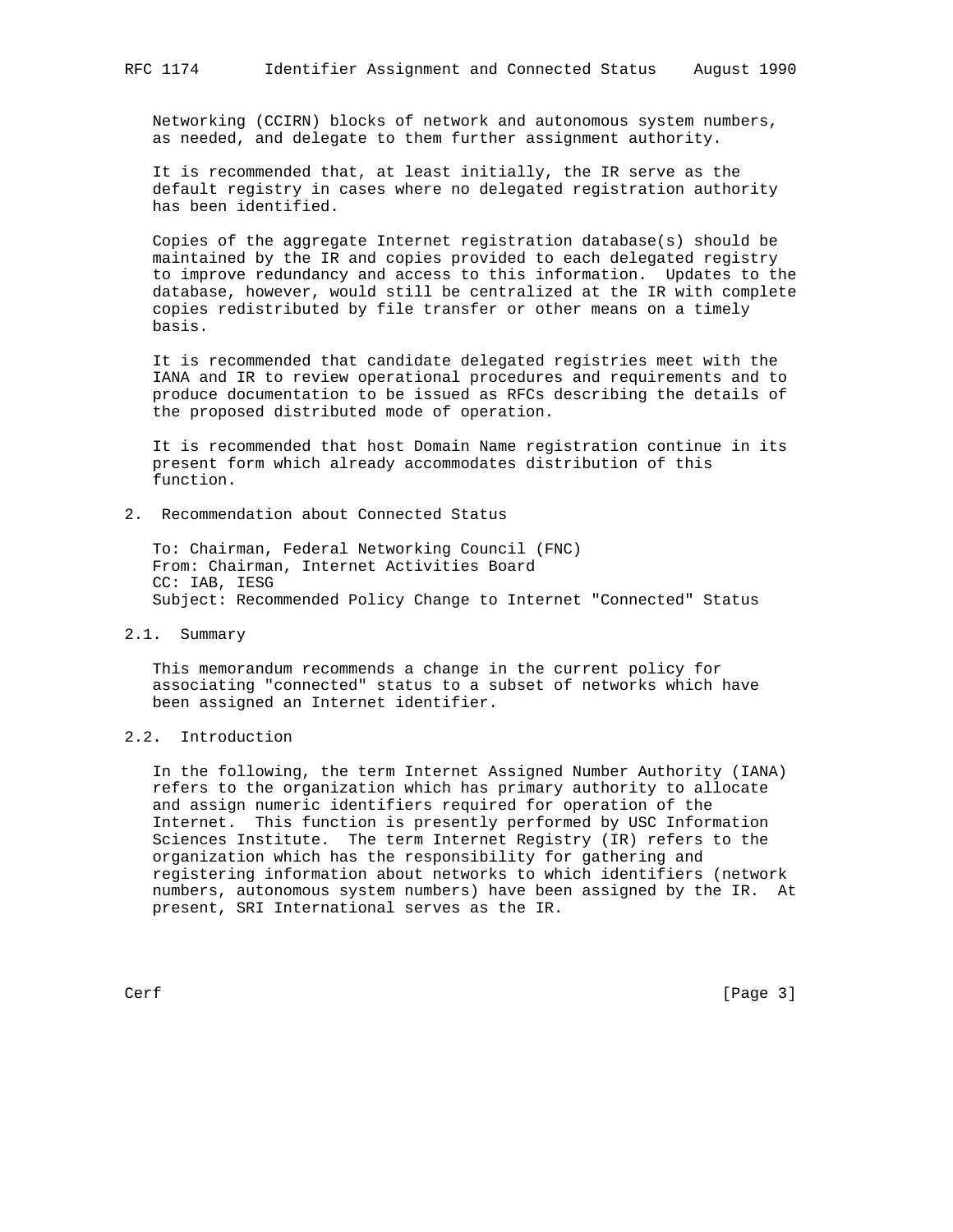Attachments (1) and (2) outline the rationale for and implications of changing the current policy for associating "connected" status with only a subset of networks which have been assigned Internet identifiers.

# 2.3. Recommendations

The following actions are recommended:

 1. The Internet Registry should be instructed to drop all reference to "connected" status in its databases and in its forms for Internet network and autonomous system registration.

 2. The Internet Registry should be instructed to request brief statements of acceptable network usage, access and transit policy for external traffic (i.e., traffic entering from or exiting to other networks) from each applicant for a network or autonomous system identifier. For example, some networks conform to the National Science Foundation acceptable use guidelines; other networks will carry any traffic (e.g., common carriers); others may prohibit transit use. Retrospective statements should be gathered by the IR for networks already registered. Such statements should be made available on-line and widely publicized.

 3. The Internet Registry should be instructed to allow any registered networks to be entered into the Domain Name Server database without regard to "connected" status.

 Attachment: (1) Recommendation for replacement of "Connected" Status (2) Recommendation on DNS and Connectivity

### 2.a.1. Attachment 1

Recommendation for Replacement of "Connected" Status

2.a.1.1. Summary

 A revision of the current Internet procedures controlling connection to the Internet is recommended to solve urgent problems caused by Internet growth both in the US and internationally. The recommendation involves relaxation of the present "connected" status rule and the creation of a policy database to guide network administrators.

# 2.a.1.2. Background

 With the demise of the ARPANET and the growth of a global Internet, the administration and registration of Internet network numbers has

Cerf [Page 4]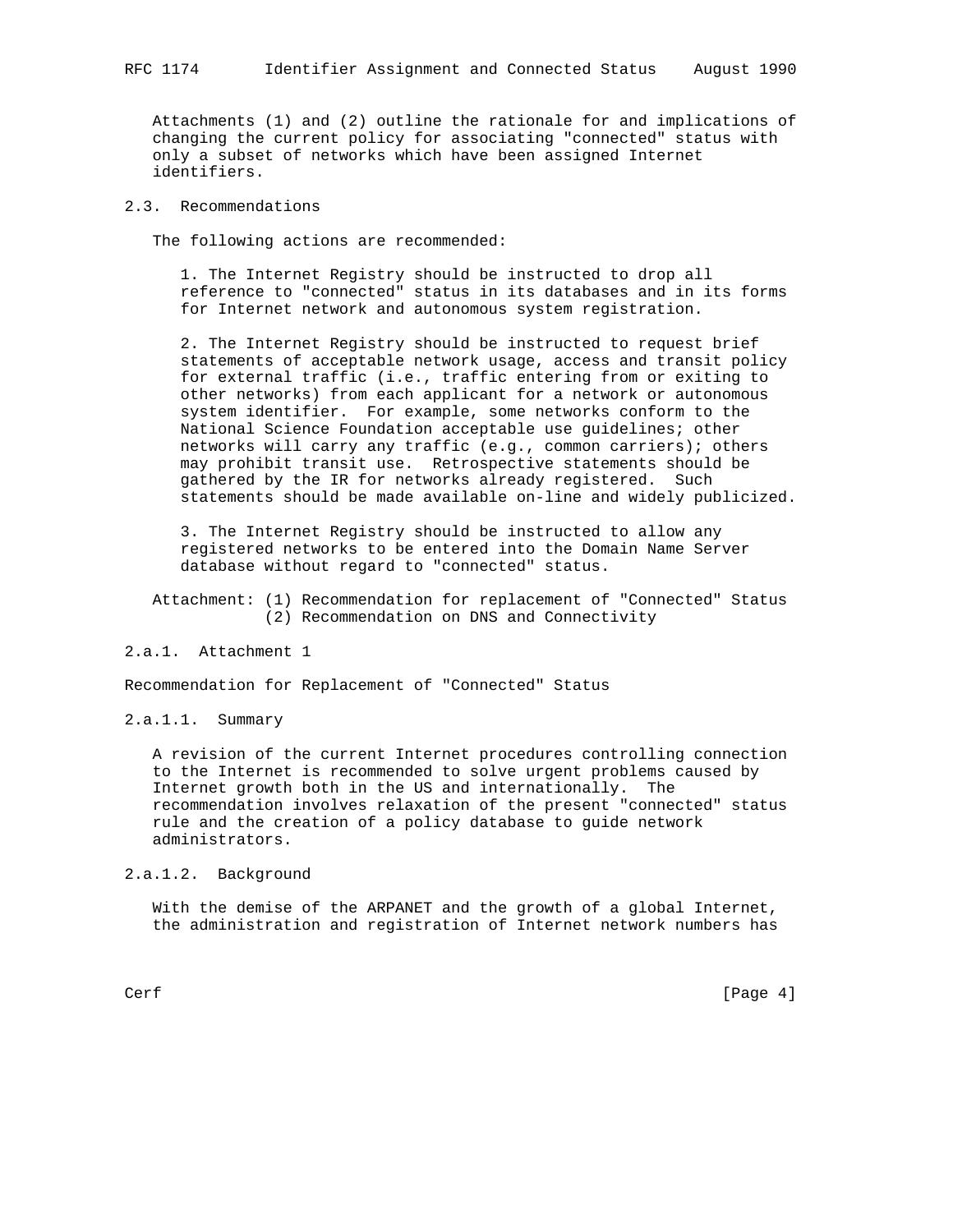outgrown its initially conceived client base: military, government and government-sponsored research organizations. Since the international growth has extended the Internet community to industry and a broad range of academic and research institutions, we must re evaluate some of the criteria for assignment and use of Internet network numbers.

 In the early phases of the Internet research project, numbers were assigned only to networks of organizations that were participating in the research effort. Later, as the system became more stable and expanded into a widespread infrastructure, other organizations with networks were assigned network numbers and allowed to interconnect if they were parts of the U.S. Government or sponsored by a Government organization. To ensure global uniqueness, a single Internet Registry (IR) was designated: the Defense Data Net Network Information Center (DDN-NIC) at SRI International.

 As the Internet protocols became popular in the commercial marketplace, many organizations purchased and installed private networks that needed network number assignments but were not intended to be connected to the federally-sponsored system. The IR adopted a policy of assigning network numbers to all who requested them, while distinguishing networks permitted to link to the global Internet by assigning them "connected" status. Essentially, this meant that the network to which the number was assigned had the sanction of a U.S. Government sponsoring organization to link to the Internet.

 The present day Internet encompasses networks that serve as intermediaries to access the federally-sponsored backbones. Many of these intermediate networks were initiated under the sponsorship of the National Science Foundation. Some have been founded without federal assistance as consortia of using organizations. The Government has expressed a desire that all such networks be self supporting, without the need for federal subsidy. To achieve this goal, it has been essential for the intermediate networks to support an increasingly varied range of users. A great many industrial participants can be found on the intermediate level networks. Their use of the federally-sponsored backbones is premised on the basis that the traffic is in support of academic, scholarly or other research work. The criteria for use of the intermediate level networks alone is sometimes more relaxed and, in the cases of the newly-formed commercial networks, there are no restrictions at all.

 In essence, each network needs to be able to determine, on the basis of its own criteria, with which networks it will interconnect and for which networks it will support transit service. There is no longer a simple binary correlation between "connected" status and acceptable use policy. The matter becomes even more complex as we contemplate

Cerf [Page 5]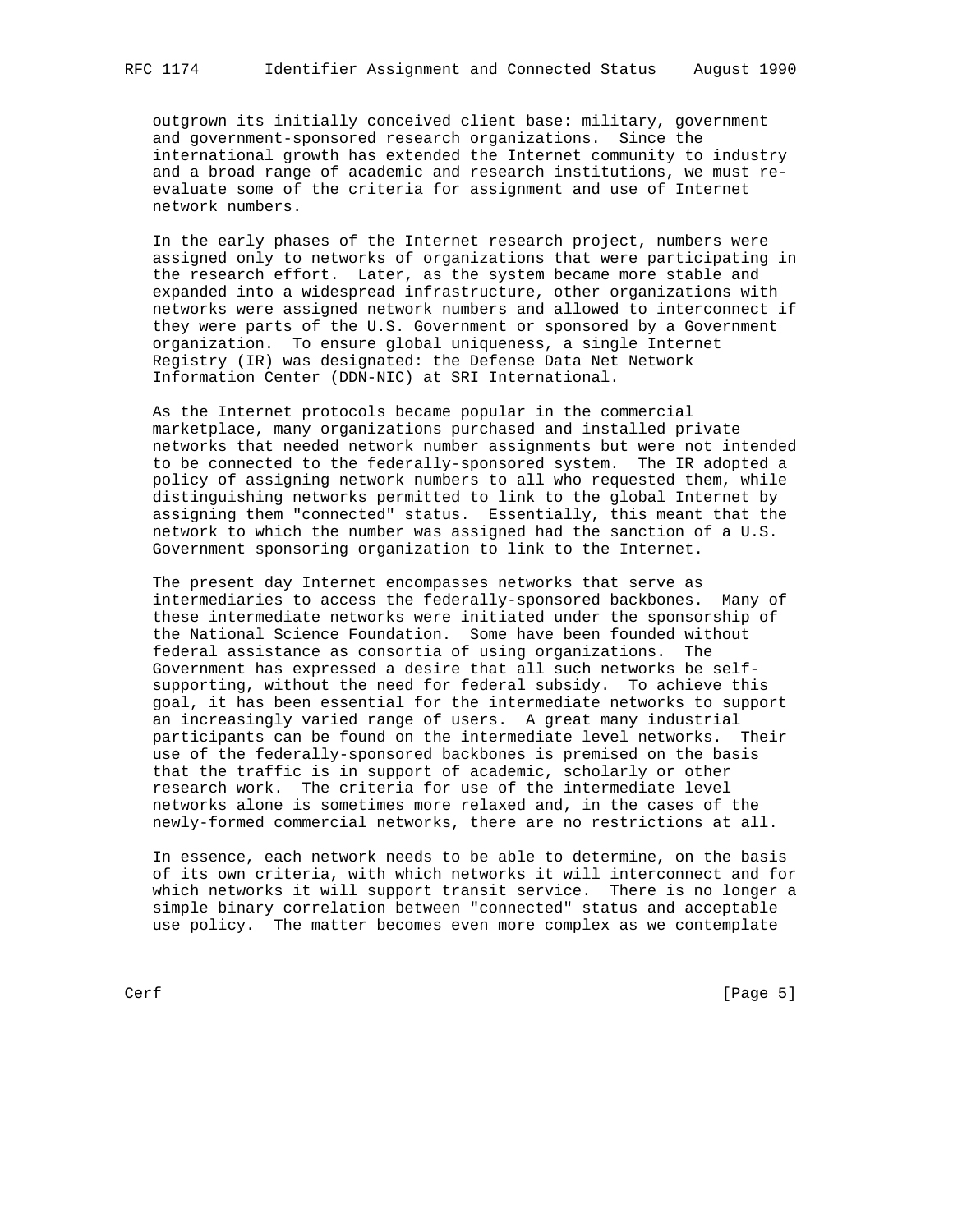the large and growing number of non-U.S. networks joining the global Internet. It is inappropriate to require that all of these networks adhere to U.S. access and use criteria; rather, it can only be required that the traffic they send through the federally-sponsored networks be consistent with the federal criteria.

### 2.a.1.3. Recommendation

 Since the concept of a single, global "connected" status is no longer meaningful, it is recommended that it be retired and to define new characteristics that could be used by networks within the Internet to determine a specific network's eligibility to communicate with other networks.

 Some attributes which might be useful to track and could be used as criteria to determine the acceptability of Internet traffic for routing purposes include:

- 1) Country codes
- 2) Conformance to acceptable use policy for: NSFNET, MILNET, NSI, ESnet, NORDUnet, ...

 To implement this idea, the IR would update the current Internet- Number-Template to query applicants for the necessary information. This information would then be collected in a database containing, for instance, a matrix of network numbers over policies. Note that the policies might be presented in narrative form. In addition, the usage policies of the various networks must be publicly available so that applicants and other interested parties can be advised of policy issues as they relate to various networks.

 Under this proposal, the IR would be charged with the registration and administration of the Internet number space but not with the enforcement of policy. The IR should collect enough information to permit network administrators to make intelligent decisions as to the acceptability of traffic destined to or from each and every legitimate Internet number. Enforcement of policies is discussed below.

 At a later step, we anticipate that it will be desirable to distribute the IR function among multiple centers, e.g., with centers on different continents. This should be straight-forward once the IR function is divorced from policy enforcement.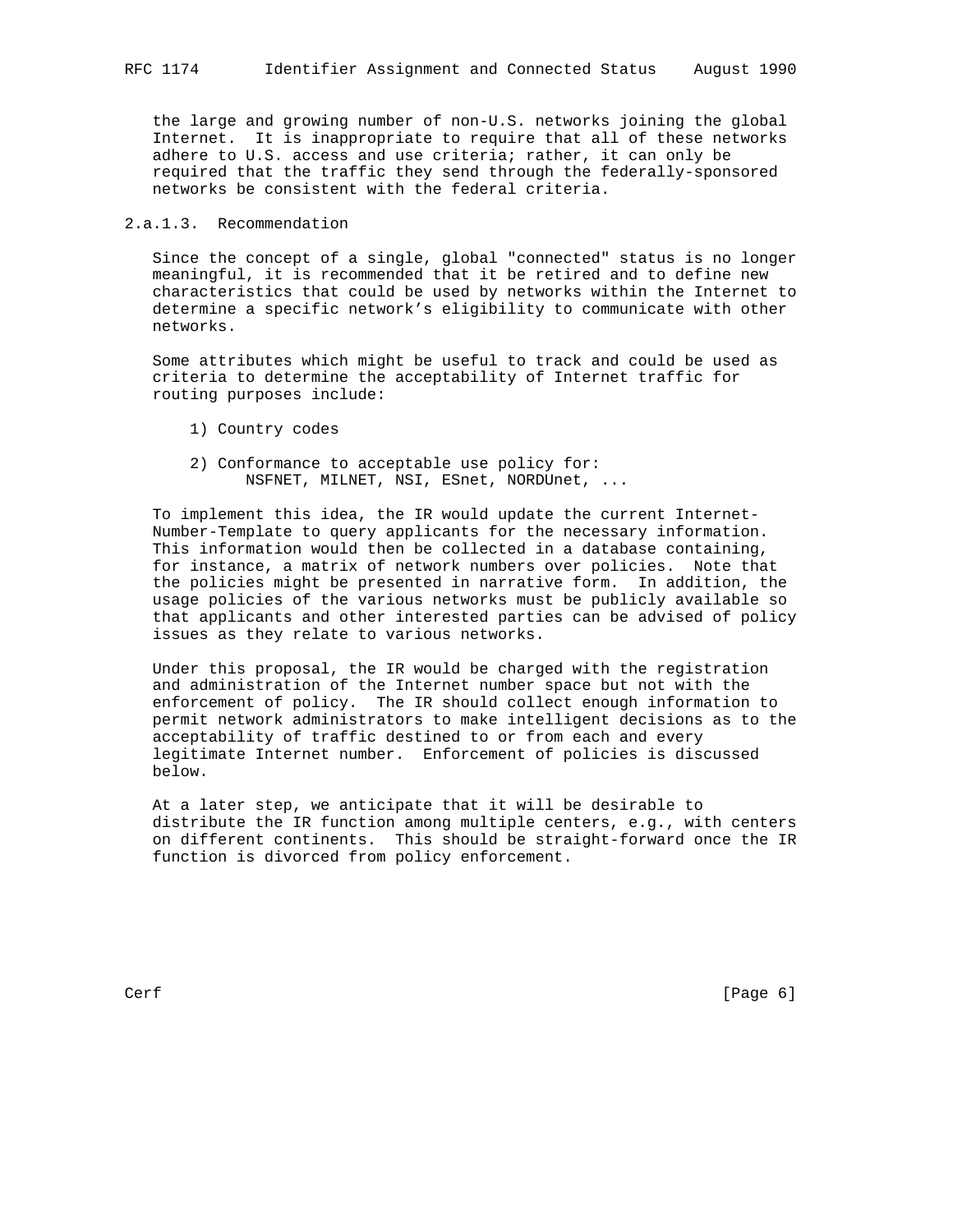# 2.a.1.4. Discussion

 It is already true in the current Internet that there are restrictions on certain traffic on particular networks. For example, two intermediate level networks that are willing to carry arbitrary traffic can link with each other but are barred from passing commercial traffic or any other traffic that is not for academic or scholarly purposes across the federally-sponsored backbones.

 Routing of traffic based upon acceptable-use policies requires a technical ability known as "policy-based routing" (PBR). At the present time, the PBR mechanism available in the Internet operates as the level of an entire network; all users and hosts on a network are subject to the same routes for a given destination. Using this PBR mechanism, a network maintains routes (and provides transit services) only for networks with compatible use policies. For an intermediate level network, for example, the routing decisions must be made on the basis of the network numbers assigned to the organizations; some might be considered to have traffic conformant with federal use policies and some might not.

 Although it is much more fine-grained than the current "on or off" rule of connected status, the use of PBR based on networks is still a very coarse measure of control. Since the decision on acceptability is made at the network level, one has to assign a set of characteristics to all traffic emanating from or entering into a given network to make this access control strategy work. Strict application of such controls could prevent a commercial organization from legitimately sending research or scholarly data across the federal backbone (e.g., IBM needs to communicate with MCI and MERIT about NSFNET, but other parts of IBM may need to communicate on commercial matters). Organizations with a variety of uses might have to artificially define several networks with which to associate different use policies.

 The practical result is that in order to support desirable usage patterns, government-sponsored networks will sometimes have to depend upon self-policing by traffic sources, rather than upon strict mechanical enforcement of acceptable use policies. Higher certainty on usage will have a cost in terms of limiting desirable access.

 An important project now underway in the Internet Engineering Task Force (IETF) is developing a more general mechanism for PBR that will allow control at the level of individual hosts and possibly even user. It will give an end host or user the ability to select routes, taking into consideration issues such as cost, performance and reliability of the transit networks.

Cerf [Page 7]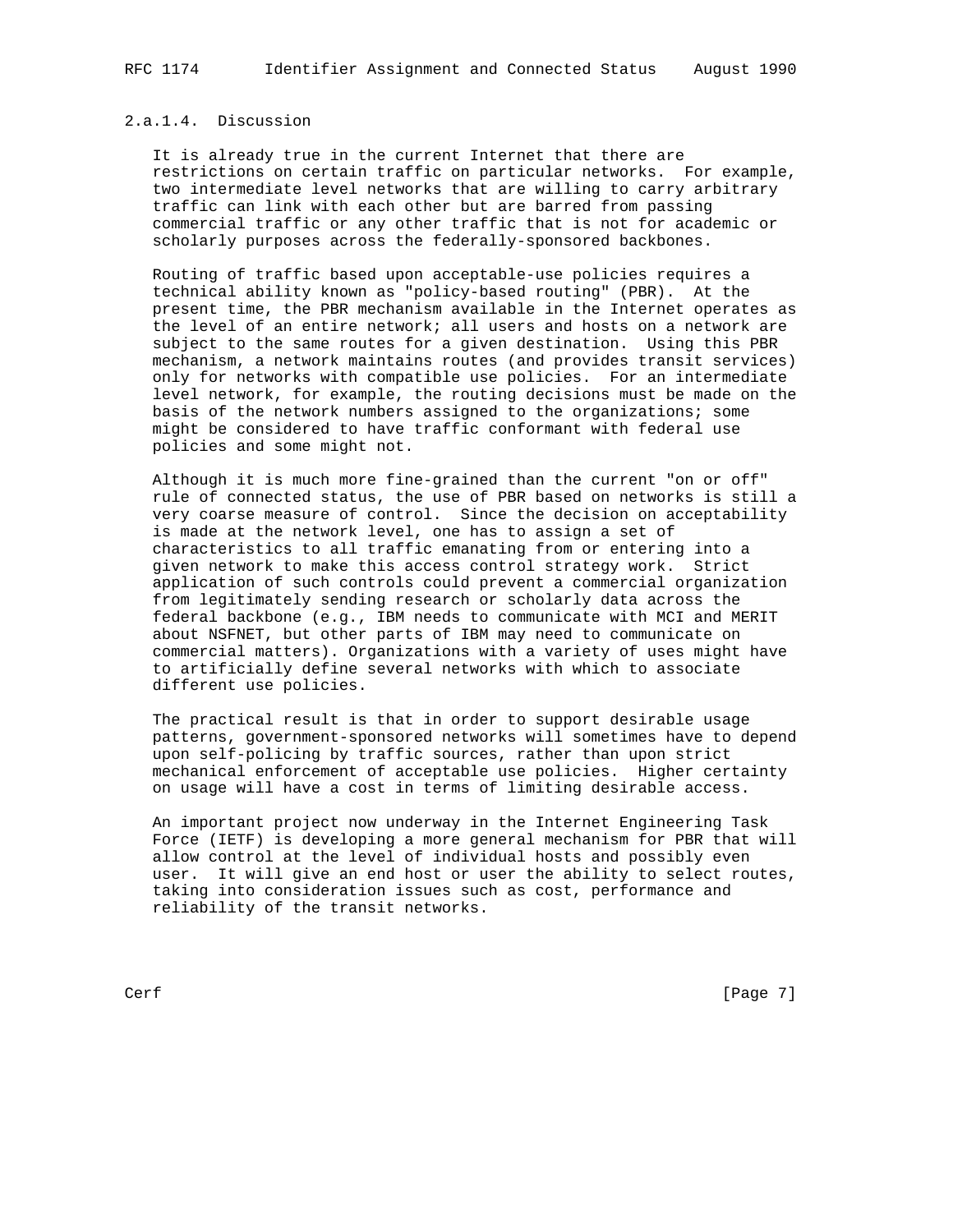# 2.a.2. Attachment 2

IAB Policy Recommendation on DNS and Connectivity

 The Internet Domain Name system (DNS) is an essential part of the networking infrastructure. It establishes a global distributed database for mapping host names into IP addresses and for delivering electronic mail. Its efficient and reliable functioning is vital to nearly all Internet users.

 Some DNS operations depend upon the existence of a complete database at certain "root" servers, in particular at the Internet Registry (IP) located at the Defense Data Net Network Information Center at SRI International (DDN-NIC). The past policy has been to tie inclusion in this database to approval of Internet interconnection by a U.S. Government agency. This "connected" status restriction is no longer viable, and recommendations for its replacement have been put forward.

 In any case, we believe that the DNS database is not the proper architectural level for enforcement of administrative access restrictions, e.g., controls over the announcement of networks in the routing protocols.

 The Internet Activities Board (IAB) therefore strongly endorses the following recommendation from the Federal Engineering Planning Group to the Federal Networking Council, to provide DNS service regardless of access control policies:

 "There has been a great deal of discussion about domain nameservers, the IN-ADDR domain, and "connected" status as the Internet has grown to include many more nations than just the United States. As we move to a more global Internet, it seems like it would be a good idea to re-evaluate some of the rules that have governed the naming and registration policies that exist.

 The naming and routing should be completely decoupled. In particular, it should be possible to register both a name/domain, as well as address servers within the IN-ADDR domain, independent of whether the client has "connected" status or not. This should be implemented immediately by the IR at the DDN-NIC. No U.S. Government sponsor should be required for domain name/address registration."

Security Considerations

Security issues are not addressed in this memo.

Cerf [Page 8]